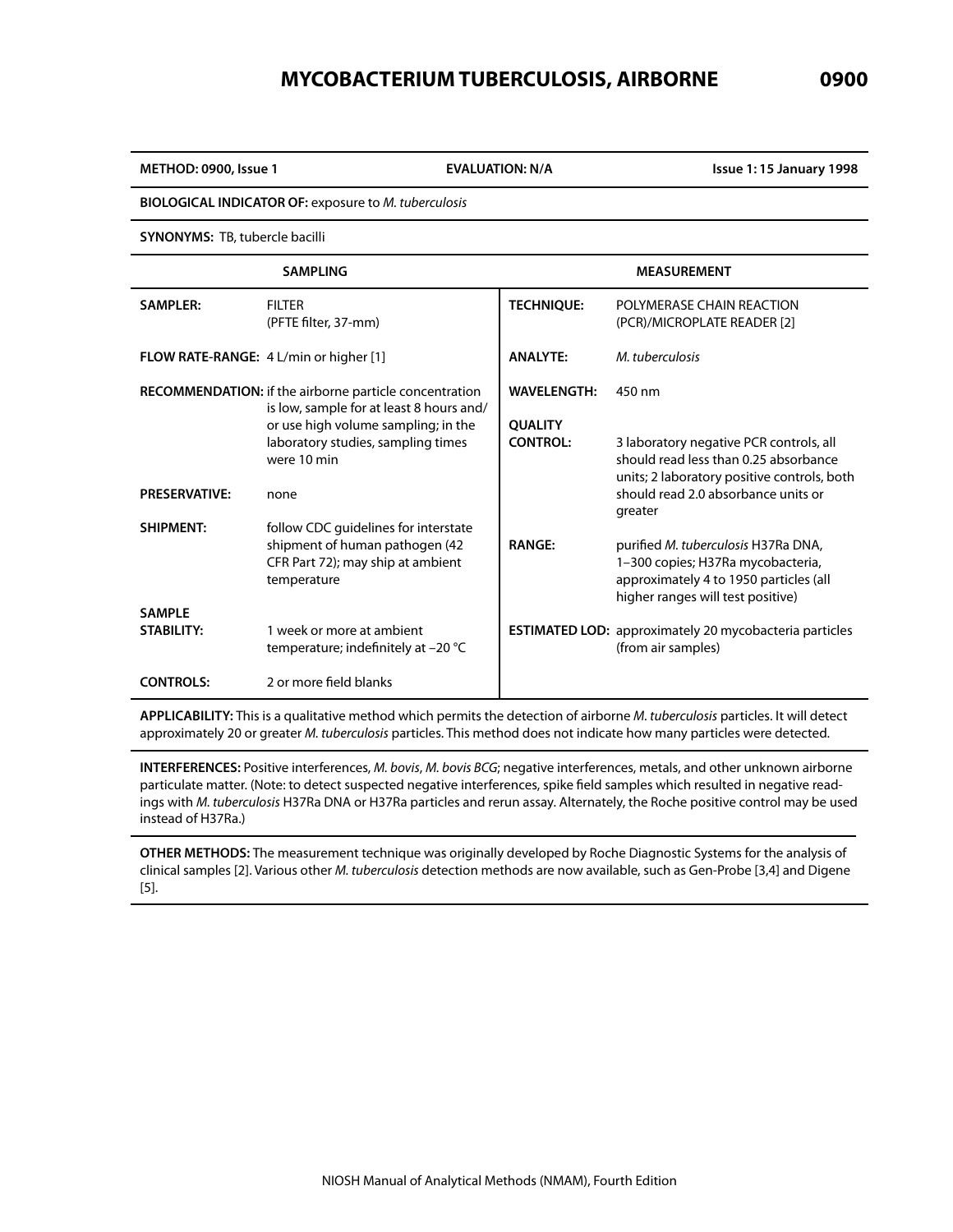## **REAGENTS:**

- 1. Filter stripping solution containing 1% Triton X-100 in 10 mM Tris-HCl, pH 8.0. Alternately, the Sputum Wash solution (Roche) may be used.
- 2. Roche reagent kit, the AMPLICOR *Mycobacterium tuberculosis* test, containing various solutions and controls.
- 3. Bleach (5.25% sodium hypochlorite).

See SPECIAL PRECAUTIONS

## **EQUIPMENT:**

- 1. Sampler: polytetrafluoroethylene (PTFE) filter, 37-mm, 1.0-µm pore size, with cellulose support pad in plastic, three-piece filter cassette (Costar #130810).
- 2. Sampling pump, 4 L/min or greater, with flexible connecting tubing.
- 3. Petri dishes, polystyrene, 50-mm (Gelman #7242, or equivalent).
- 4. Forceps and/or tweezers.
- 5. Disposable gloves.
- 6. Platform clinical rotator.
- 7. Serological pipets, sterile, disposable, 2.0-mL.
- 8. Microcentrifuge tubes, 2.0-mL.
- 9. Microcentrifuge.
- 10. Heating block or water bath.
- 11. PCR thermocycler and accessories.
- 12. Microplate reader.
- 13. Microplate washer.
- 14. Microplate incubator.
- 15. Aerosol barrier pipettor tips or positive displacement micropipettors.
- 16. Sample bags, size  $10.2 \times 15.2$  cm.

**SPECIAL PRECAUTIONS:** Entering rooms contaminated with airborne TB is a health risk. Appropriate respiratory protection should be worn [6]. Filter samples should be opened in a biosafety cabinet. Once the samples are heated for the specified time period, there is little risk to the laboratory worker conducting the analysis. The TB PCR method is extremely sensitive. Therefore, segregation of the various laboratory activities is essential in order to prevent the generation of false positives.

## **SAMPLER ASSEMBLY:**

- 1. Assemble each filter cassette in a clean environment wearing disposable, preferably powder free or low powder, gloves.
	- a. With forceps, insert support pad and PTFE filter into lower section of cassette.
	- b. Attach middle and top cassette sections and insert plugs.
	- c. Place shrinkable sealing band around cassette and air dry.
	- d. Place each filter cassette into a sample bag for transport (one sampler/bag).

## **SAMPLING:**

- 2. Calibrate each pump with a representative filter cassette in line.
- 3. Sample closed-face at a flow rate of 4 L/min or greater. The sampling time period depends on the suspected concentration. If the concentration is unknown, sample for long time periods (hours). NOTE: If the airborne particle concentration is unknown, assume the particles are present at a low concentration.
- 4. Reinsert cassette plugs, place each filter cassette in a sample bag (one cassette/bag), and pack securely for shipment. Ship at ambient temperatures, according to CDC guidelines for shipment of human pathogens (42 CFR Part 72).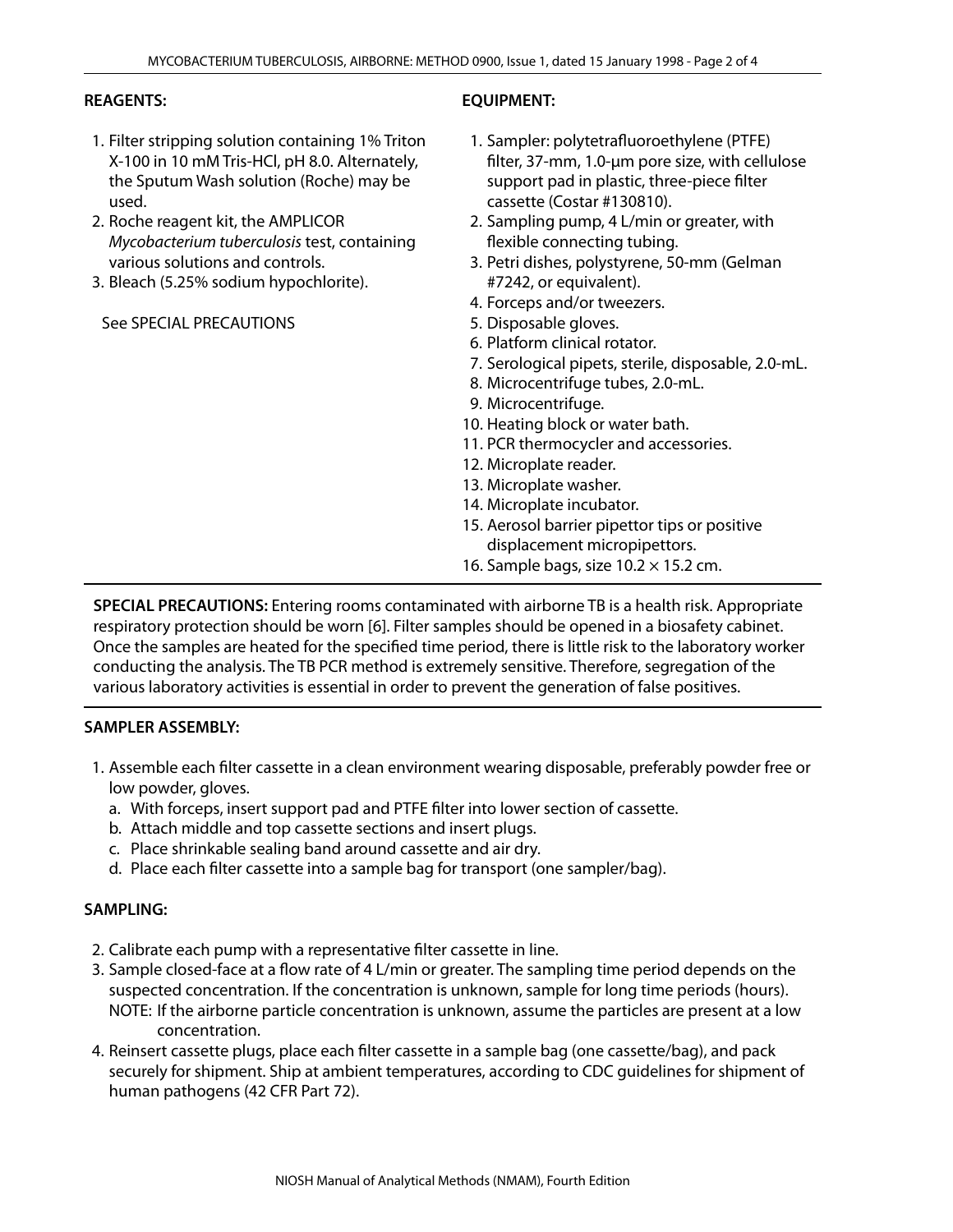## **SAMPLE PREPARATION:**

- 5. Place 2.0 mL of filter stripping solution in a 50-mm Petri dish.
- 6. Remove the PTFE filter with a forceps or tweezers.
- 7. Wet both sides of the filter by touching each side of the filter to the stripping solution and then place the filter (one filter/dish), sample side up, in the dish. Cover tightly.
- 8. Place the dishes on the platform clinical rotator and strip the filters for 30 min. The stripping solution should move back and forth across the surface of the filter.
- 9. Transfer the stripping solution from each filter to a 2.0-mL microcentrifuge tube.
- 10. Centrifuge at 12500  $\times$  g for 10 min and decant the supernatant into a beaker containing bleach. (Residual stripping solution should be removed from the microcentrifuge tubes).
- 11. Add 100 µL Roche lysis reagent to each microcentrifuge tube, close lids tightly, and heat at 60 °C for 45 min.
- 12. Follow steps described in the AMPLICOR *Mycobacterium tuberculosis* test booklet contained in the Roche reagent kit.

## **CALIBRATION AND QUALITY CONTROL:**

- 13. Calibrate the PCR thermocycler and microplate reader according to the manufacturer's instructions.
- 14. Prepare positive and negative controls as described in the Roche reagent booklet.
	- NOTE: Negative and positive controls are included in the Roche reagent kit. Include 3 negative controls and 2 positive controls each time the test is performed, randomizing the positions of these samples in the test.

Discard the run:

- a. If one or more of the negative control values exceeds 0.25 absorbance units.
- b. If either of the positive control values falls below 2.0 absorbance units.

## **MEASUREMENT:**

15. *Mycobacterium tuberculosis* is considered present in the sample if the absorbance of the unknown sample is equal to or greater than 0.35 absorbance units. A sample yielding an absorbance value less than 0.35 absorbance units is considered negative for *Mycobacterium tuberculosis*.

## **CALCULATIONS:**

16. Since this is a qualitative method (positive/negative), no special calculations are required.

## **REFERENCES:**

- [1] Schafer MP, Fernback JE, Jensen PA [in press]. Sampling and analytical method development for qualitative assessment of airborne mycobacterial species of the *Mycobacterium tuberculosis* complex. Am Ind Hyg Assoc J (submitted).
- [2] Devallois A, Legrand E, Rastogi N [1996]. Evaluation of Amplicor MTB test as adjunct to smears and culture for direct detection of *Mycobacterium tuberculosis* in the French Caribbean. J Clin Microbiol *34*:1065–1068.
- [3] Pfyffer GE, Kissling P, Wirth R, Weber R [1994]. Direct detection of *Mycobacterium tuberculosis* complex in respiratory specimens by a target-amplified test system. J Clin Microbiol *32*:918–923.
- [4] Bodmer T, Gurtner A, Schopfer K, Matter L [1994]. Screening of respiratory tract specimens for the presence of *Mycobacterium tuberculosis* by using the Gen-Probe amplified *Mycobacterium tuberculosis* direct test. J Clin Microbiol *32*:1483–1487.